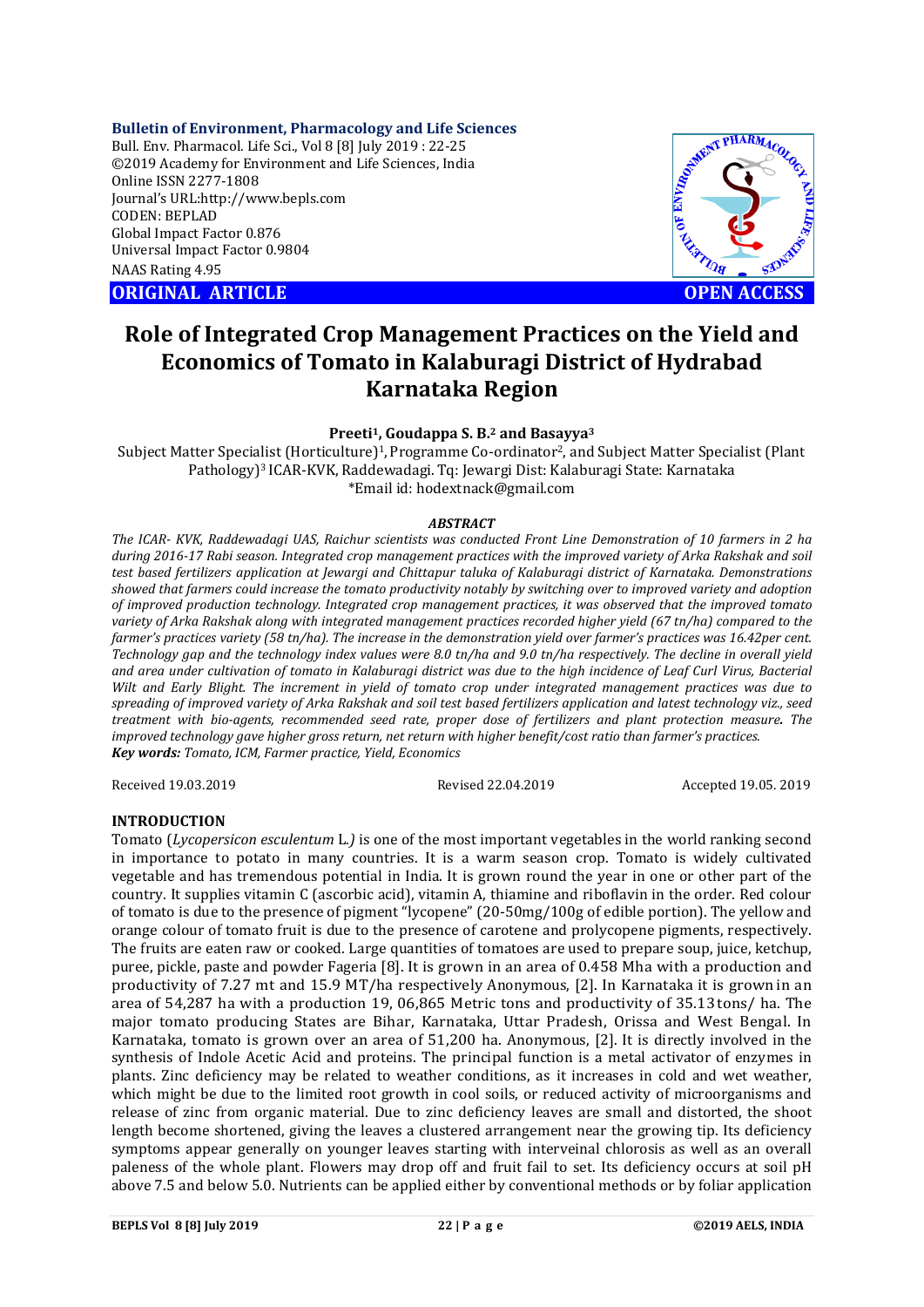but the major advantage of foliar application is the instant availability of nutrients to plants. In the present day cultivation, continuous use of chemical fertilizers affects soil health and leads to environmental pollution. By using the bio- fertilizers to supplement part of the nutrient needs of the plant not only the cost of inputs be brought down, but also the environmental hazards associated with the chemical fertilizers can be avoided. Therefore, the current trends is to explore the possibility of supplementing chemical fertilizers with organic ones more particularly, bio-fertilizers of microbial origin. With this background the present study was conducted to study the effect of Integrated Nutrient Management on growth and yield of Tomato (*Solanum lycopersicum* L.) var. Arka Rakshak.

The main objective of Front line Demonstration (FLD) is to introduce suitable agriculture practices like high yielding varieties, seed treatment, spacing, timely sowing, nutrient management including micronutrients, growth hormones, pest and disease management etc. among the farmers accompanied with organizing extension programmes (field day) for horizontal dissemination of the technologies. FLD is playing a very important role for transfer of technologies and changing scientific treatment of the farmers by seeing and believing principle. In order to have better impact of the demonstrated technologies for farmers and field level extension functionaries, Front Line Demonstrations was conducted at farmer's field, in a systemic manner, to show case the high yielding new varieties, to convince them to about the potential of improved production technologies to enhance yield of tomato. Generally, the agricultural technology is not accepted by the farmers as such in all respects. There is always gap between the recommended technology by the scientist and its modified form at the farmer's level which is major absentee in the efforts of increasing agricultural production in the country. It is need of the hour to reduce this technological gap between the agricultural technology recommended by the scientists or researchers and its acceptance by the farmers on their field. In view of the above facts, frontline demonstrations were undertaken in a systematic manner on farmer's field to show the worth of improved practices and convince the farmers to adopt in their farming system.

## **MATERIAL AND METHODS**

The study was conducted at ICAR- KVK, Raddewadagi in Kalaburagi district in Karnataka state in farmer's fields during *Rabi* 2016-17 with objective to popularize improved technologies for productivity enhancement of Tomato yield through ICM. Ten FLD were conducted in farmer's field. To diffuse tomato productivity enhancement technologies on campus and off campus trainings were conducted. The field was prepared by deep ploughing and harrowing. The seeds were sown in well prepared raised bed during first week of October. All the improved practices were demonstrated with the following technologies

- 1. Improved variety Arka Rakshak
- 2. Raised bed, line sowing
- 3. Plant spacing 60 X 75 cm plant and row
- 4. Application of FYM 20 tn/ha
- 5. Application of fertilizer (NPK) 250:250:250 kg/ha
- 6. Seed treatment with *Trichoderma* (10 g per kg of seeds)
- 7. Integrated pest management (Timely spray of insecticides)
- 8. Integrated nutrient management

In check plot, farmers were applied in their regular practices (local variety). The tomato crop was sown during *Rabi* 2016-17 in an adequate soil moisture condition. The crop was harvested at maturity stage. For the study, technology gap, extension gap and technology index were calculated as suggested by Samui *et al.,* [15].

Technology gap= Potential yield – Demonstration yield

Extension gap = Demonstration yield – Farmers yield

Technology index  $(\% )$  = (Potential yield – Demonstration yield /Potential yield) \* 100

#### **RESULTS AND DISCUSSION**

The data were subjected to analyze, technology gap, extension gap and technology index was calculated as per the formula and economic analysis was done as per procedure and data were presented in the table 1 and 2.

From the front line demonstrations, it was observed that the improved tomato variety Arka Rakshak along with integrated management practices recorded higher yield (67tn/ha) compared to the farmers' practices variety (58 tn/ha). The increase in the demonstration yield over farmer's practices was 26.81 per cent. The results indicated that the ICM demonstrations gave good impact over the farming community of Kalaburagi district as they were motivated by the new agricultural technologies applied in the ICM plots (Table 1). This finding is in corroboration with the findings of Anburani A. and Manivanna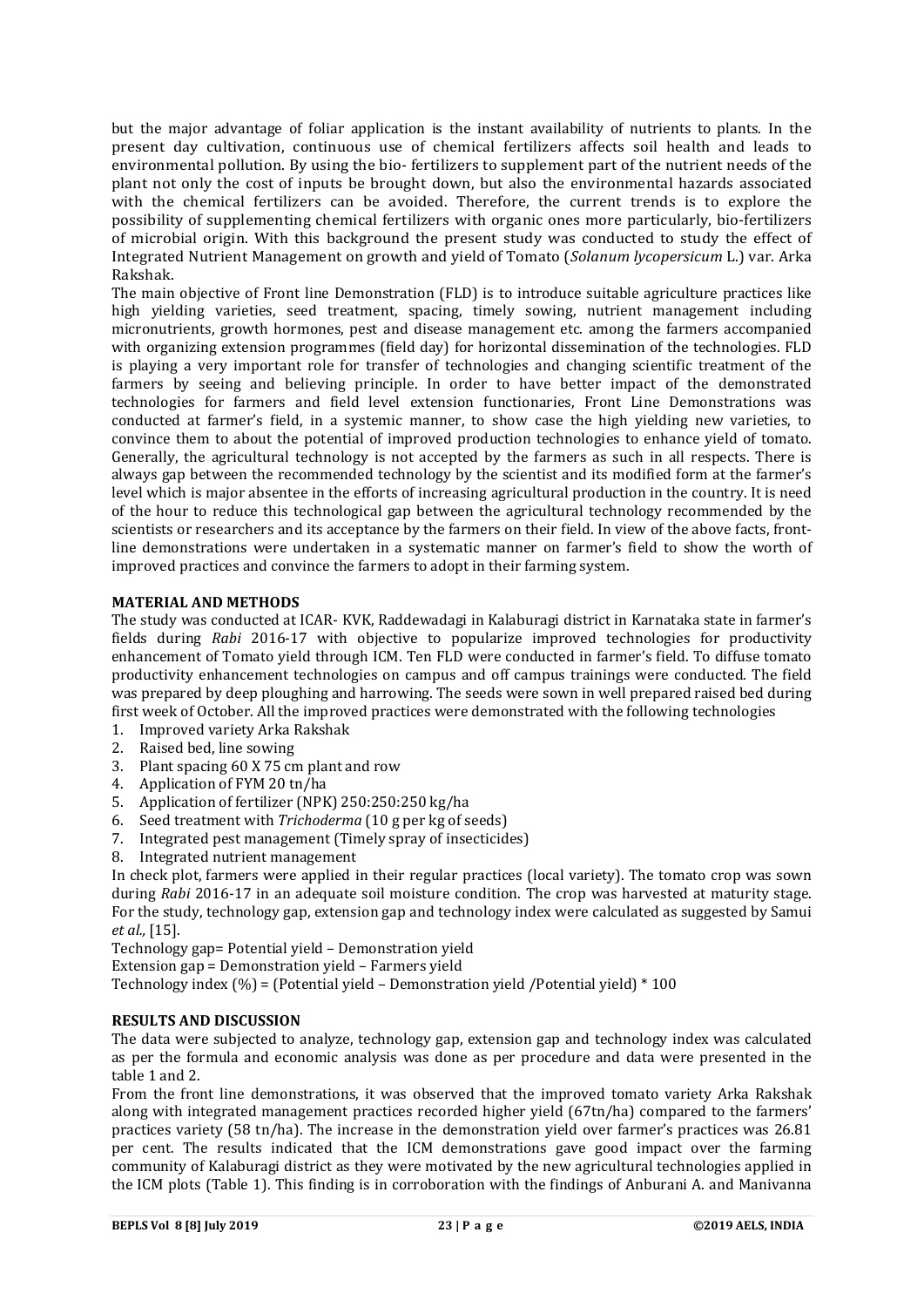[1] Chumyani *et al.* [7], Neerja *et al.* [13], Veeramani *et al.* [16], Raj *et al*. [14]. The higher yield of tomato in ICM was mainly attributed to the adoption of improved technologies. Tomato variety Arka Rakshak is potential yielder than local control and having resistance to pests. Seed treatment with bio-inputs enabled to mobalise nutrients from native soil nutrients. Seed treatment with *Trichoderma* helped the crop to resist against diseases. The technology gap in the demonstration yield over potential yield was 8 tn per ha. The technological gap may be attributed to the dissimilarity in the soil fertility status and weather conditions Mukherjee [12]. The extension gap of 9 tn per ha was noticed. This emphasized the need to educate the farmers through various means for the adoption of improved agricultural technologies to reverse this trend of wide extension gap. More and more use of latest production technologies with high yielding variety will subsequently change this alarming trend of galloping extension gap. The new technologies will eventually lead to the farmers to discontinue the old technology and to adopt new technology. The technology index shows the feasibility of the evolved technology at the farmer's fields and lower value of technology index more is the feasibility of the technology Jeengar *et al.*[9]. In this demonstration noticed 13.43 per cent technologies index, which indicates proper adoption of improved technologies. Similar results were also recorded by Lalit *et al.* [10] in greengram, Bar and Das [5] in tur, Anuja *et al.* [3] in different oilseeds crops, Balai *et al.* [4] in rapeseed mustard and Berjesha *et al.* [6] in Brassica.

The inputs and outputs prices of commodities prevailed during the study demonstrations were taken for calculating gross return, cost of cultivation, net return and benefit cost ratio (Table 2). The cultivation of tomato with improved technologies gave higher net return of Rs. 542000 per ha as compared to farmer's practices. The benefit cost ratio of tomato in ICM was 5.23. This may be due to attributed higher yields obtained under improved technologies compared to local check. This finding is in corroboration with the findings of Mokidue *et al.* [11].

| Fruit yield (tn/ha) |       | as immutintu dv<br>% increase in | muutovea praecies<br>Technology | Extension | <b>Technology</b> |
|---------------------|-------|----------------------------------|---------------------------------|-----------|-------------------|
|                     |       |                                  |                                 |           |                   |
| ICM                 | FP    | yield in ICM                     | gap (tn/ha)                     | gap       | index $(\% )$     |
|                     |       | over FP                          |                                 | (tn/ha)   |                   |
| 67.00               | 58.00 | 16.42                            | 8.0                             | 9.0       | 13.43             |

**Table 1: Grain yield of tomato, technology gap, extension gap and technology index as influenced by improved practices**

| Table 2: Economic analysis of tomato demonstration |                    |  |  |  |  |  |
|----------------------------------------------------|--------------------|--|--|--|--|--|
| $(D_2/h_2)$                                        | Additional notunna |  |  |  |  |  |

| Net returns (Rs/ha) |        | <b>Additional returns</b> | B:C          |      |
|---------------------|--------|---------------------------|--------------|------|
| ICM                 | CD     | (Rs /ha)                  | ICM          | FО   |
| 542000              | 460000 | 82000                     | ല ച<br>ں ے.ر | 4.83 |

### **CONCLUSION**

The study reported that the ICM programme was found useful in enhancing the knowledge and adoption level of farmers in various aspects of tomato production technologies. ICM practices created great awareness and motivated the other farmers to adopt appropriate tomato production technologies. The area of high yielding variety of tomato has increased which will spread in taluks including the adjoining area. The selection of critical input and participatory approach in planning and conducting the demonstration definitely help in the transfer of technology to the farmers.

#### **REFERENCES**

- 1. Anburani A, Manivannan AK. (2004).Effect of integrated nutrient management on growth in brinjal (*Solanum melongena. cv. Annamalai*). South Indian Hort. **50**: 377-386.
- 2. Anonymous. (2014). Indian Horticulture Database.
- 3. Anuj Kumar Singh, Kinjulck C. Singh, Y.P.Singh , D.K. Singh, (2014), Impact of Frontline Demonstration on Adoption of Improved Practices of Oilseed Crops. *Indian Res. J. Ext. Edu*. **14** (3): 75-77.
- 4. Balai, C. M., Meena, R.P., Meena, B. L. and Bairwa R. K., (2012), Impact of Front Line Demonstration on Rapeseed-Mustard Yield Improvement. *Indian Res. J. Ext. Edu.,* **12**(2):115.
- 5. Bar N. and Das S., (2015), Enhancement of Production and Productivity of Arhar Crop through Front Line Demonstration. *International Journal of Innovative Research and Development,* **4**(5): 2015 (Online)
- 6. Berjesh Ajrawat, A Manu Parmar and Mahital Jamwal, (2013), Impact of front line demonstration of oilseed crops in improved technology transfer. *Journal of Oilseed Brassica*, **4**(2): 96-97.
- 7. Chumyani SP, Kanaujia S, Singh VB, Singh AK. (2010), Effect of integrated nutrient management on growth, yield and quality of tomato. J. Soil & Crop.; **22**:67-71.
- 8. Fageria M. S. 2012, Vegetable Crops Production Technology, Volume-II, Pp. 25-27